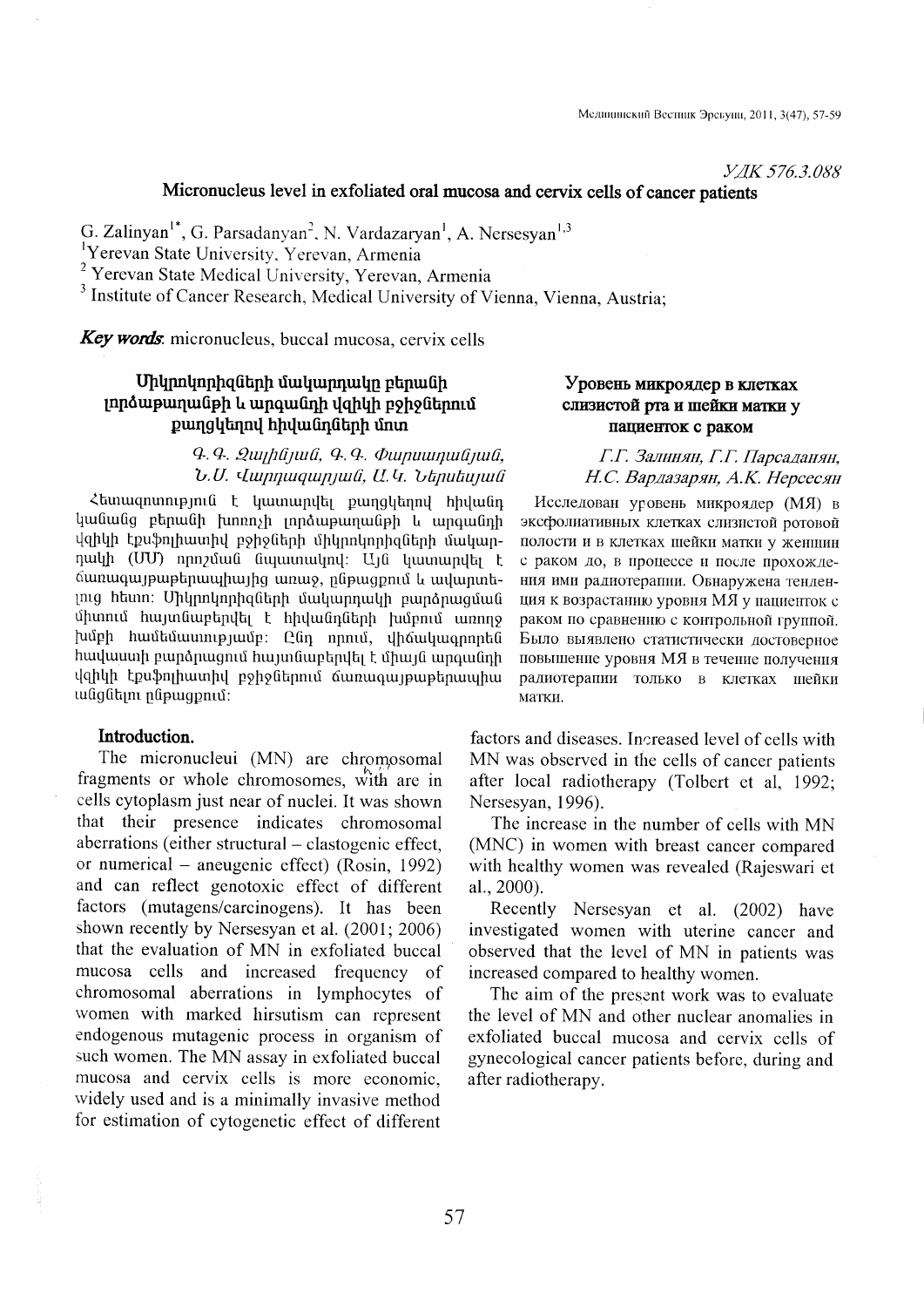#### **Materials and Methods**

In the present work we studied 5 females with diagnosed uterine cancer of first degree. The control group comprised 5 healthy women. Each of those women was interviewed about their habits concerning factors, that could influence MN level (smoking, alkohol, medication, hereditary diseases, viral infection). Subjects who did not meet the mentioned criteria were excluded from the study.

Buccal mucosa and cervix cells were collected both from patients with cancer and from healthy women. It was used standard technique with some staining Feulgen modifications (Nersesyan et al., 2006). As counterstain fast green was used. During the analysis of cells, other nuclear anomalies such as karyolysis, picnosis, karyorhexis, condensed

chromatin, binucleares, **broken egg** also were studied (Tolbert et al, 1992). In our work it was used the same criteria of scoring the cells with MN and other nuclear anomalies, as it was suggested by Titenko-Holland et al. (1994) and protocols, which standardized in the frame of HUMNXL project (Holland et al., 2008; Bonassi et al., 2009).

## **Results and Discussion**

The results of the study are presented in Table 1 and Table 2. They show, that in cervix cells of patients with cancer it is observed the tendency of increasing the level of MN and CMN compared with corresponding healthy women. It is not statistically significant maybe because the group of investigated patients was not big enough.

#### Table 1

# The level of micronuclei and other nuclear anomalies in exfoliated buccal mucosa and cervix cells of healthy women

| Parameter  | Oral cells (‰)  | Cervix cells (‰) |  |
|------------|-----------------|------------------|--|
| <b>CMN</b> | $1.16 \pm 0.25$ | $1.29 \pm 0.19$  |  |
| <b>MN</b>  | $1.34 \pm 0.25$ | $1.46 \pm 0.25$  |  |
| KR         | $1.04 \pm 0.19$ | $2.24 \pm 0.34$  |  |
| KL         | $0.23 \pm 0.12$ | $0.93 \pm 0.19$  |  |
|            | $0.56 \pm 0.16$ | $1.31 \pm 0.22$  |  |
| BN         | $4.67 \pm 0.47$ | $4.14 \pm 0.47$  |  |
| CC         | $5.57 \pm 0.99$ | $8.08 \pm 1.02$  |  |
| <b>BE</b>  | $0.04 \pm 0.4$  | $0.00\pm4.34$    |  |

<sup>\*</sup>CMN - cells with micronuclei; MN- micronuclei; KR - karyorhexis; KL - karyolysis; P-pycnosis; BN binucleares: CC - condensed chromatin; BE - broken egg.

Results of the Table 2 show that there was statistically significant difference of MN, CMN in oral and cervix cells in patients with cancer during significant different radiotherapy.

The level of karyorhexis and karyolysis increased in the oral cells (after radiotherapy) and in cervix cells (during radiotherapy). Other nuclear anomalies were in the same level as in control group of healthy women. Some explanation can be offered for the increased level of MN and CMN in patient's two type cells - oral and cervix. As it is know radiotherapy is one of the methods mainly used in cancer treatment. Significant increase of nuclear anomalies in cervix cells during radiotherapy can be explained by the fact that it is target organ for radiation.